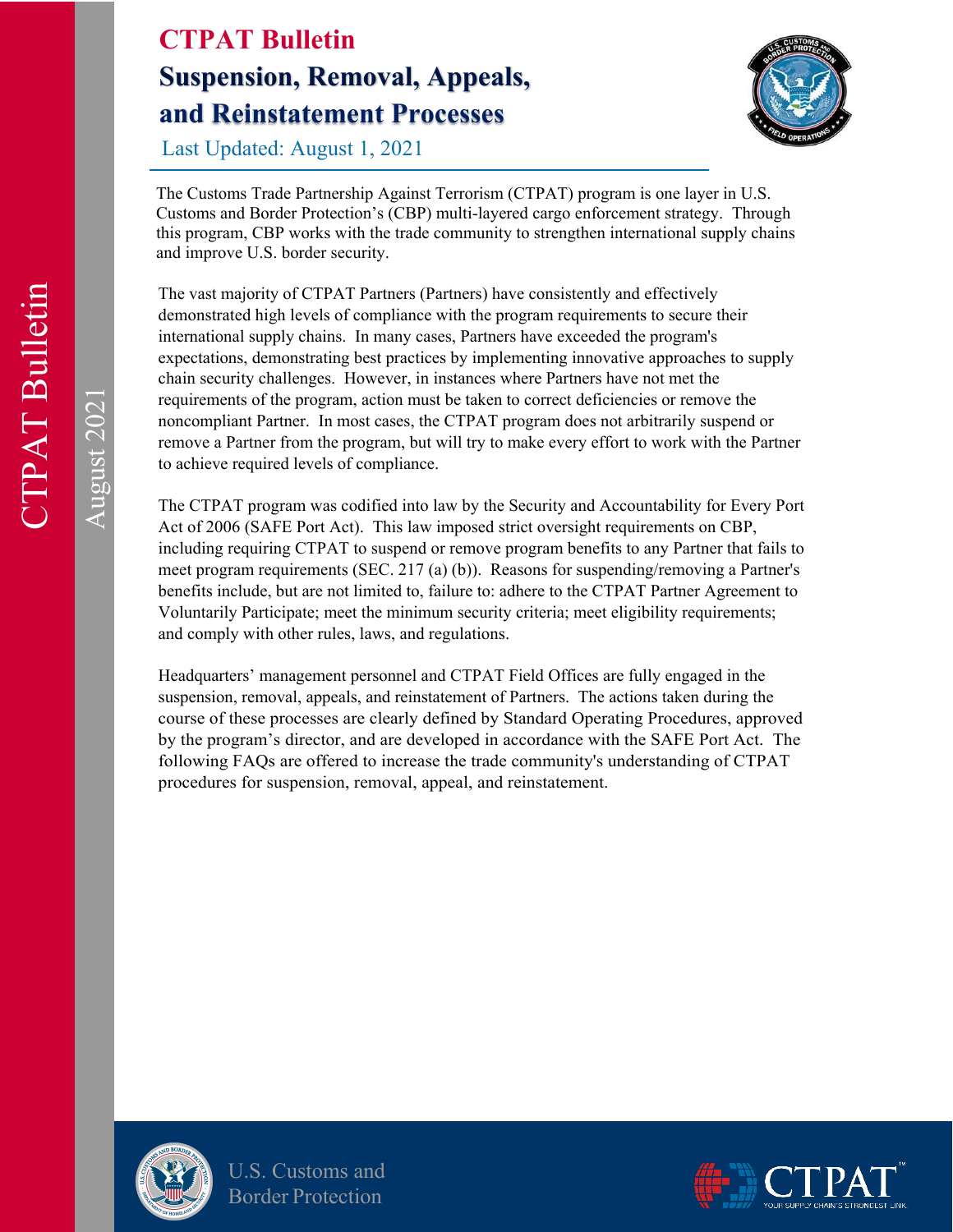Last Updated: August 1, 2021



# **Security Breaches, Incidents, Failure to Comply With Program Requirements, and Post Incident Analysis (PIA)**

# **Will I be automatically suspended or removed from the program if I fail to comply with program requirements?**

CTPAT is committed to working with its Partners to meet program requirements. Outreach efforts, to the extent possible, will be made to Partners prior to taking an action to suspend or remove a Partner (See Suspension and Removal FAQs). However, in accordance with the SAFE Port Act, the program may take action to remove or suspend a Partner in order to protect the national security of the U.S.

### **If a security incident occurs in my supply chain, what actions will the CTPAT program take?**

- 1. The program will conduct a thorough review of the incident, request information and documentation relating to the incident, and may conduct a PIA site visit;
- 2. The Partner may experience an immediate loss of benefits (e.g., use of FAST lane) and may maintain their "Certified" account status for Status Verification Interface (SVI) monitoring purposes, pending the outcome of the review.
- 3. After the review is conducted, the following may occur:
	- a. No change to a Partner's benefits or status.
	- b. Partner's benefits (e.g., use of FAST Lane) may be suspended from the CTPAT program, to include a change of account status (SVI), and loss of benefits (See Suspension and Reinstatement FAQs).
	- c. Partner may be removed from the program for a specified period of time and given an opportunity to appeal the decision in accordance with the SAFE Port Act (See Removal and Appeals FAQs).



U.S. Customs and Border Protection

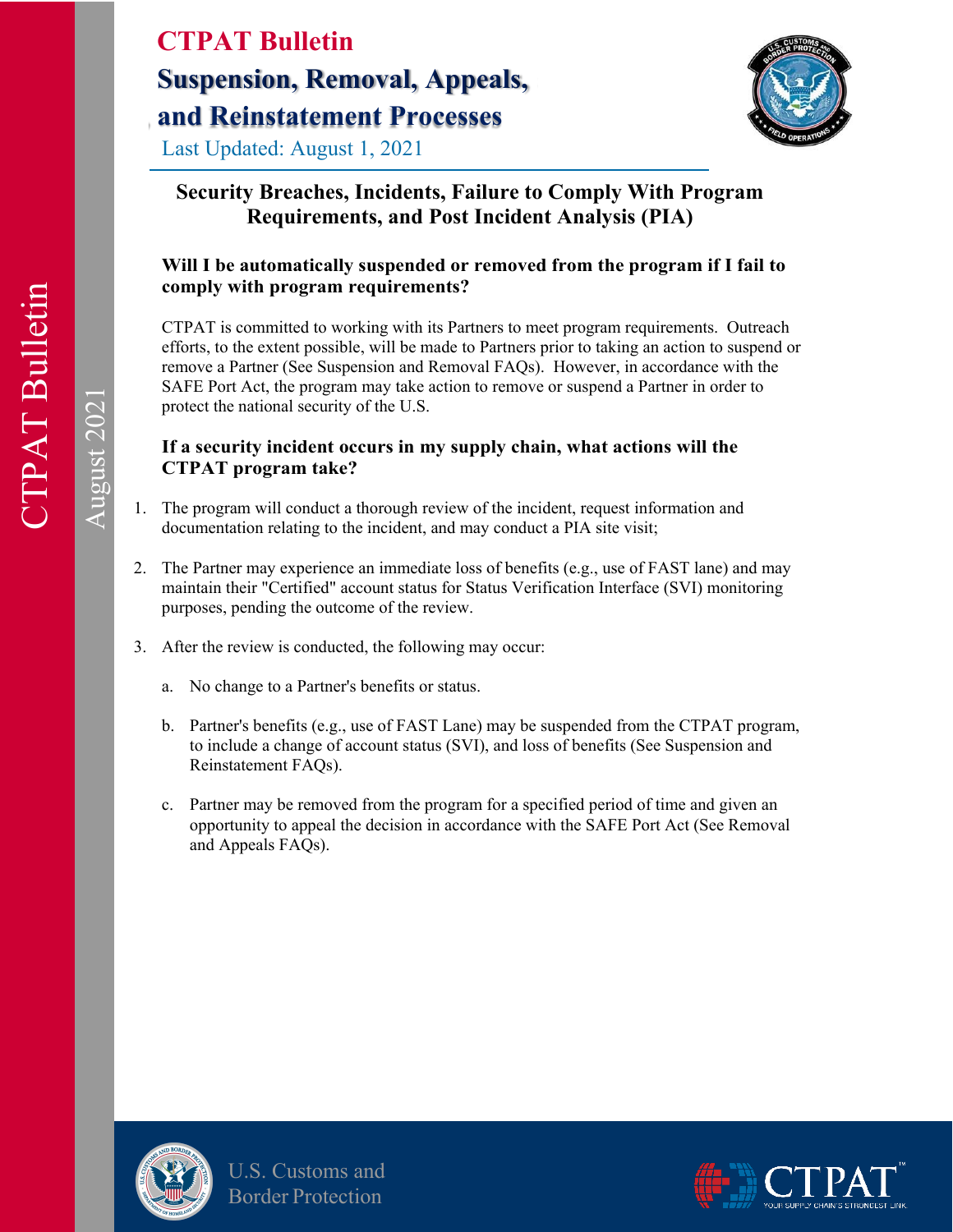Last Updated: August 1, 2021



# **Suspensions**

#### **What leads to a Partner being suspended?**

A suspension is a temporary loss of a Partner's program benefits. Suspensions can stem from failure to adhere to the CTPAT Partner agreement; failure to meet the minimum security criteria; and/or failure to meet eligibility requirements, including vetting and/or a security breach in the Partner's supply chain. The specific reason(s) for the suspension will be stated in the Partner's Suspension Letter.

#### **Will I be immediately suspended if I report a security breach/incident within my supply chain prior to CBP's discovery?**

CTPAT is committed to working with its Partners to secure the international supply chain through cooperation and information sharing. Procedures for reporting suspicious activities or anomalies to law enforcement are among the minimum security criteria, which Partners must demonstrate compliance. Reporting a breach would result in an immediate review of the totality of circumstances. Self-reporting of breaches or suspicions of illegal activity prior to discovery, by CBP, demonstrates that the Partner's security procedures are functioning.

Based on the circumstances of the breach, a Partner may be suspended before or after the full review is conducted. Should the review identify the Partner failed to meet the minimum security criteria, follow its own established security procedures, or adequately address the security vulnerabilities that led to the security breach, a suspension may ensue or be upheld.

### **Will I be immediately suspended if I experience a security breach within my supply chain that is discovered by CBP?**

Typically, the program will not immediately suspend a Partner if a security breach occurs. Immediate suspensions are determined on a case-by-case basis. Many factors are taken into consideration prior to an immediate suspension. Factors may include, but are not limited to: threats to national security; the Partner's lack of adherence to the minimum security criteria; poor compliance in completing annual self-assessments; prior validation findings; or prior incidents/violations that may point to a pattern of non-compliance. Additionally, the Partner's swift and proactive response to the security breach, including immediate reporting to CBP and/or the assigned Supply Chain Security Specialist (SCSS), creating a corrective action plan, and submitting internal reports of investigation are positive factors that are considered when making a decision on whether to suspend. A review is almost always conducted by CTPAT prior to taking an action to suspend a Partner in order to determine how and why the breach occurred.



U.S. Customs and Border Protection

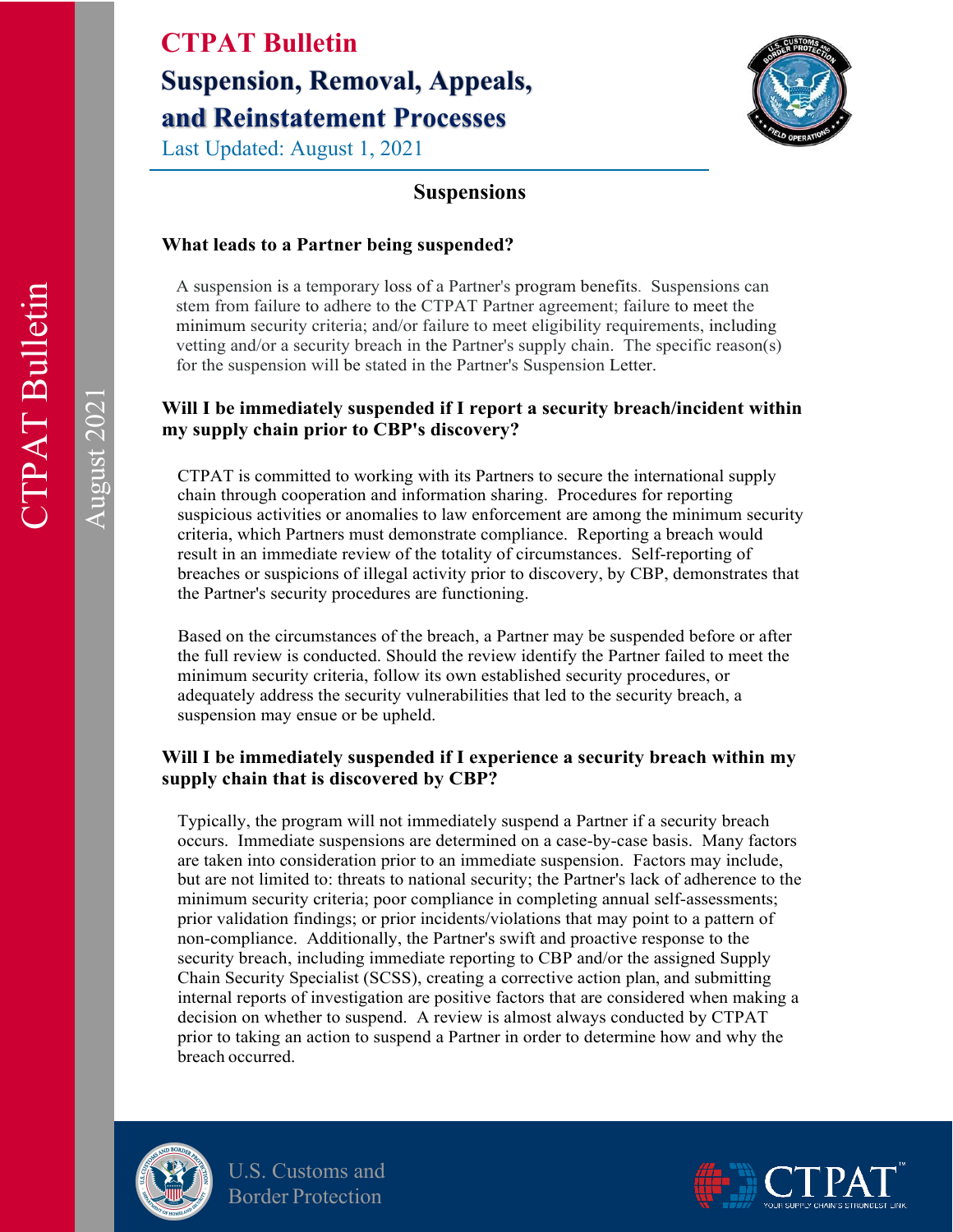

Last Updated: August 1, 2021

# **How long will I be suspended?**

The duration of a suspension is determined on a case-by-case basis. The Suspension Letter will include time frames to take corrective actions.

# **How will I be notified if I am suspended?**

The Partner will receive a letter and/or email. The Suspension Letter will clearly articulate the reasons for the suspension and will include requirements the Partner must meet to be reinstated in the program. The Partner is responsible for ensuring that all address and contact information in the CTPAT Portal (Portal) is current to ensure proper notification.

# **Who do I contact with questions regarding the suspension?**

The Suspension Letter will specify a CTPAT point of contact to assist Partners throughout the suspension process.

# **What if I do not meet the requirements specified in the Suspension Letter?**

CTPAT is committed to working with its Partners to achieve high levels of compliance with the CTPAT minimum security criteria and program requirements, and will make every effort to collaborate with Partners on how requirements can be met based on the Partner's business model. However, meeting the CTPAT program requirements, which have been established in cooperation with the Commercial Operations Advisory Committee (COAC), is necessary to remain a Partner in the program. Failure to meet the requirements of the Suspension Letter may result in removal.

# **What happens to my CTPAT benefits when I am suspended?**

Once a determination has been made to suspend a Partner, benefits such as use of the FAST Lane, reduced inspection rates for security purposes, "front of the line" inspection privileges will be lost, and will display as "Not Certified" for Partners monitoring your company's status via the SVI. Suspended Partners will still have Portal access, are permitted to attend training and seminars, and receive informational and training bulletins.



U.S. Customs and Border Protection

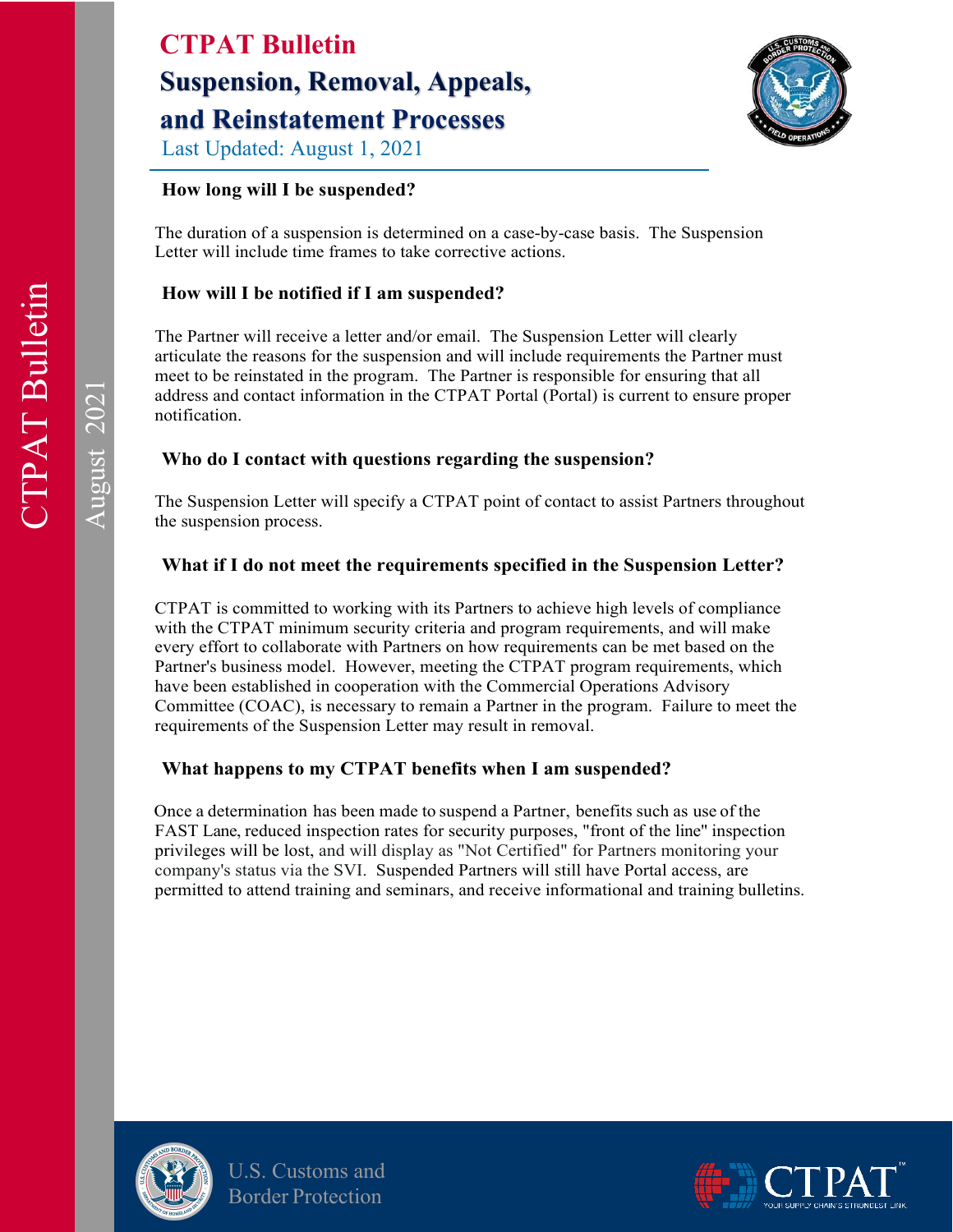Last Updated: August 1, 2021

## **What is a corrective action plan?**

A corrective action plan clearly outlines the measures the Partner will take to remedy the gaps, vulnerabilities, and/or weaknesses identified during the review. The corrective action plan addresses the actions required to be in compliance with the CTPAT program.

# **Removals**

### **What would cause a Partner to be removed from the CTPAT program?**

A removal is the result of a Partner's failure to follow actions required in order to maintain membership in the program. A removal from the program generally occurs following a suspension. However, in accordance with the SAFE Port Act, the program may take immediate action to remove a Partner in order to protect the national security of the U.S.

### **What is the difference between a removal and a suspension?**

A suspension is a temporary loss of benefits from the CTPAT program. A removal is a final action the CTPAT program takes as a last resort when it has been determined a Partner is unable or unwilling to meet or comply with CTPAT program requirements.

### **What is the duration of a removal from CTPAT?**

The duration of a removal is determined on a case-by-case basis. The Removal Letter will specify the amount of time for the removal.

### **How will I be notified of the removal?**

The Partner will receive a letter and/or email. The Removal Letter will clearly articulate the reasons for the removal. The Partner is responsible for ensuring that all address and contact information in the Portal is current to ensure proper notification.

### **Who do I contact with questions regarding the removal?**

The Removal Letter will specify a CTPAT point of contact.



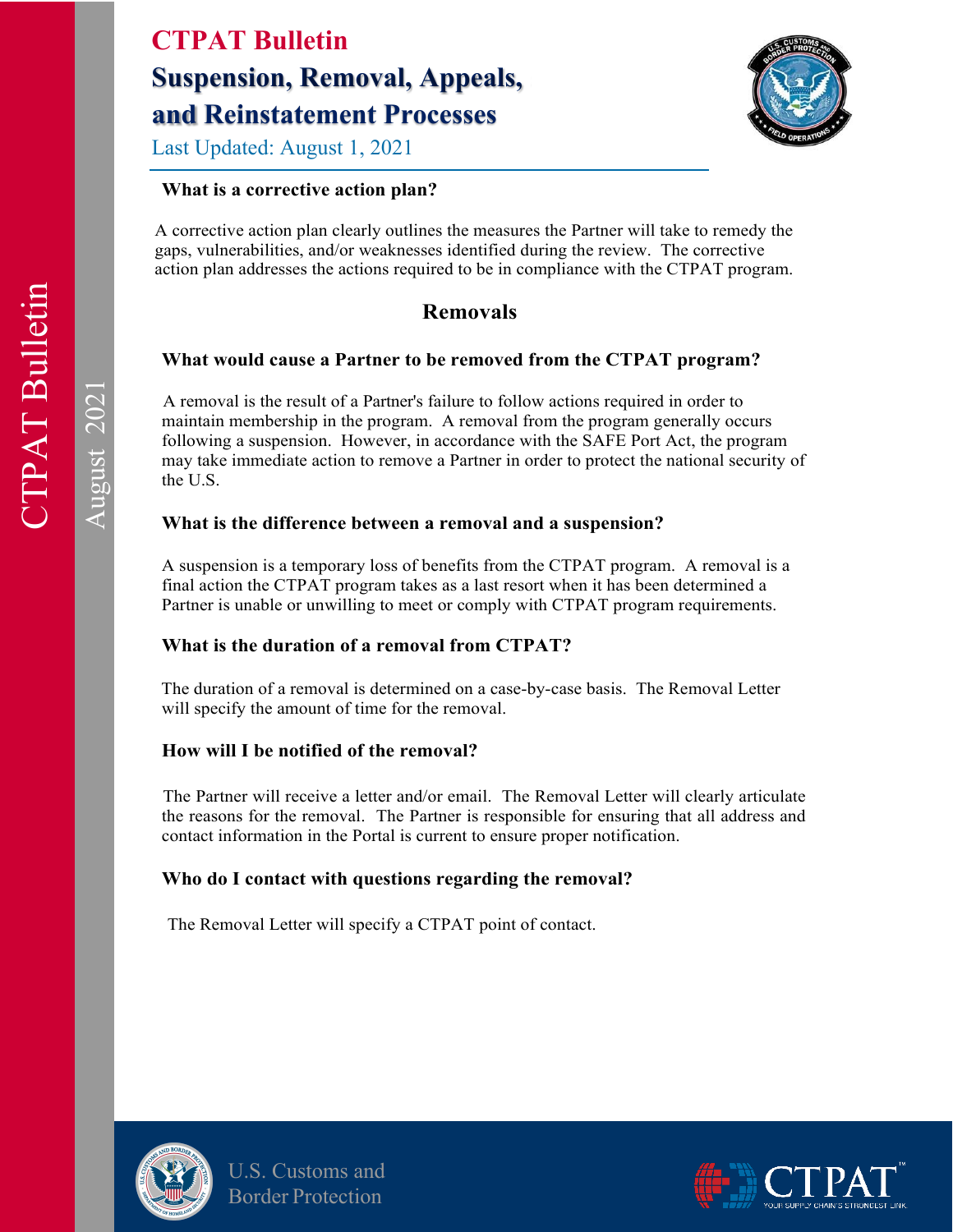

Last Updated: August 1, 2021

## **What if I do not agree with the removal?**

In accordance with the SAFE Port Act, the Partner may appeal the removal decision. (See Appeals FAQ).

# **What happens to my CTPAT benefits when I am removed?**

Once a determination has been made to remove a Partner, benefits such as use of the FAST Lane, reduced inspection rates for security purposes, and "front of the line" inspection privileges will be permanently removed. Removed Partners will no longer have Portal access, and will display as "Not Certified" for Partners monitoring your company's status via the SVI.

### **Will I be immediately removed if I report a security breach/incident within my supply chain prior to CBP's discovery?**

CTPAT is committed to working with its Partners to secure the international supply chain through cooperation and information sharing. Procedures for reporting suspicious activities to law enforcement are among the minimum security criteria, which Partners must demonstrate compliance. Reporting a breach would result in an immediate review of the totality of circumstances. Self-reporting of breaches or suspicions of illegal activity prior to discovery by CBP demonstrates that the Partner's security procedures are functioning. A Partner may be removed after the review is conducted. Should the review identify the Partner failed to meet the minimum security criteria, follow its own established security procedures, or adequately address the security vulnerabilities that lead to the security breach, a removal may follow.

# **Will I be immediately removed if I experience a security breach within my supply chain that is discovered by CBP?**

Typically, the program will not immediately remove a Partner if a security breach occurs. However, immediate removals can occur on a case-by-case basis. Suspensions will typically precede removals. Many factors are taken into consideration prior to an immediate removal. Factors may include, but are not limited to: threats to national security, the Partner's lack of adherence to the minimum security criteria; prior validation findings; or prior incidents/violations that may point to a pattern of non-compliance. Additionally, the Partner's swift and proactive response to the security breach, including immediate reporting to CBP and/or the assigned SCSS, and submitting internal reports of investigation are positive factors that are considered when making a decision on whether to remove a Partner. A review is almost always conducted by CTPAT prior to taking an action to remove a Partner in order to determine how and why the breach occurred.



U.S. Customs and Border Protection

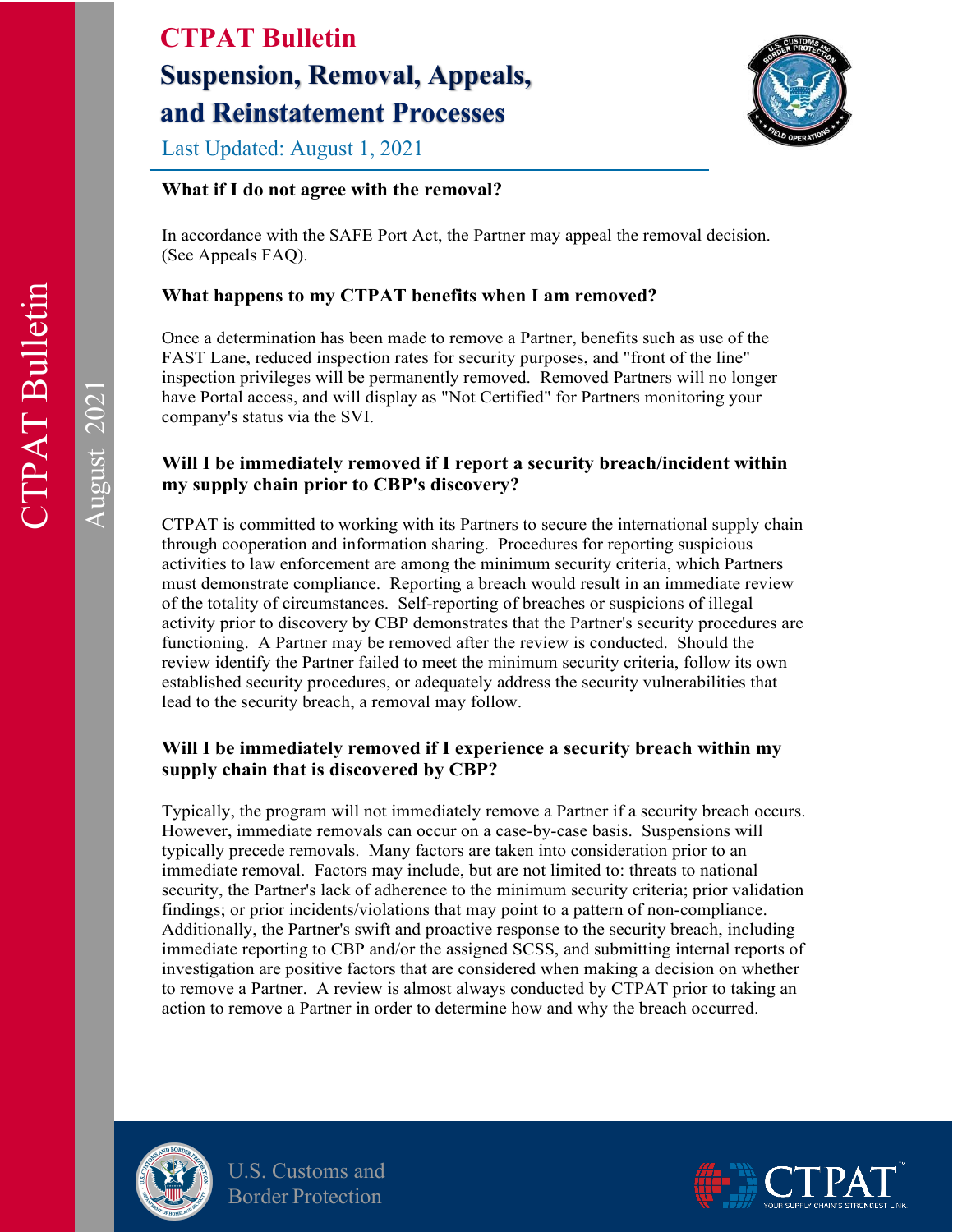

Last Updated: August 1, 2021

# **How long will I be removed? Will I be able to reapply?**

The duration of a removal is determined on a case-by-case basis. The Removal Letter will state when your company is eligible to reapply.

# **Ineligible Determination**

#### **What would make me ineligible to no longer participate in the program?**

Eligibility requirements were jointly developed by the CTPAT program and the Commercial Operations Advisory Committee (COAC). This committee advises the Secretaries of the Department of the Treasury and the Department of Homeland Security (DHS) on the commercial operations of U.S. Customs and Border Protection and related DHS functions.

When a Partner no longer meets the published eligibility requirements for their business sector, they are deemed ineligible to participate in the program. A Partner must continue to meet eligibility requirements to remain part of the program. For example, if during a review of the Partner's account the assigned SCSS finds that the importer Partner no longer holds a continuous bond, the Partner is deemed ineligible to participate in the program. The SCSS will conduct outreach to the Partner prior to any actions being taken on their account.

#### **When are Partners reviewed for program eligibility?**

A review of all Partner accounts is conducted at a minimum of once a year. At that time, the assigned SCSS will review the Partner for eligibility.

#### **What should I do if I receive a notification I am no longer eligible to participate in the CTPAT Program?**

The notification letter will specify the reason(s) you are no longer eligible to participate and provide a specific time frame to respond to the ineligible determination. You should follow the steps outlined in the letter and respond in a timely manner.



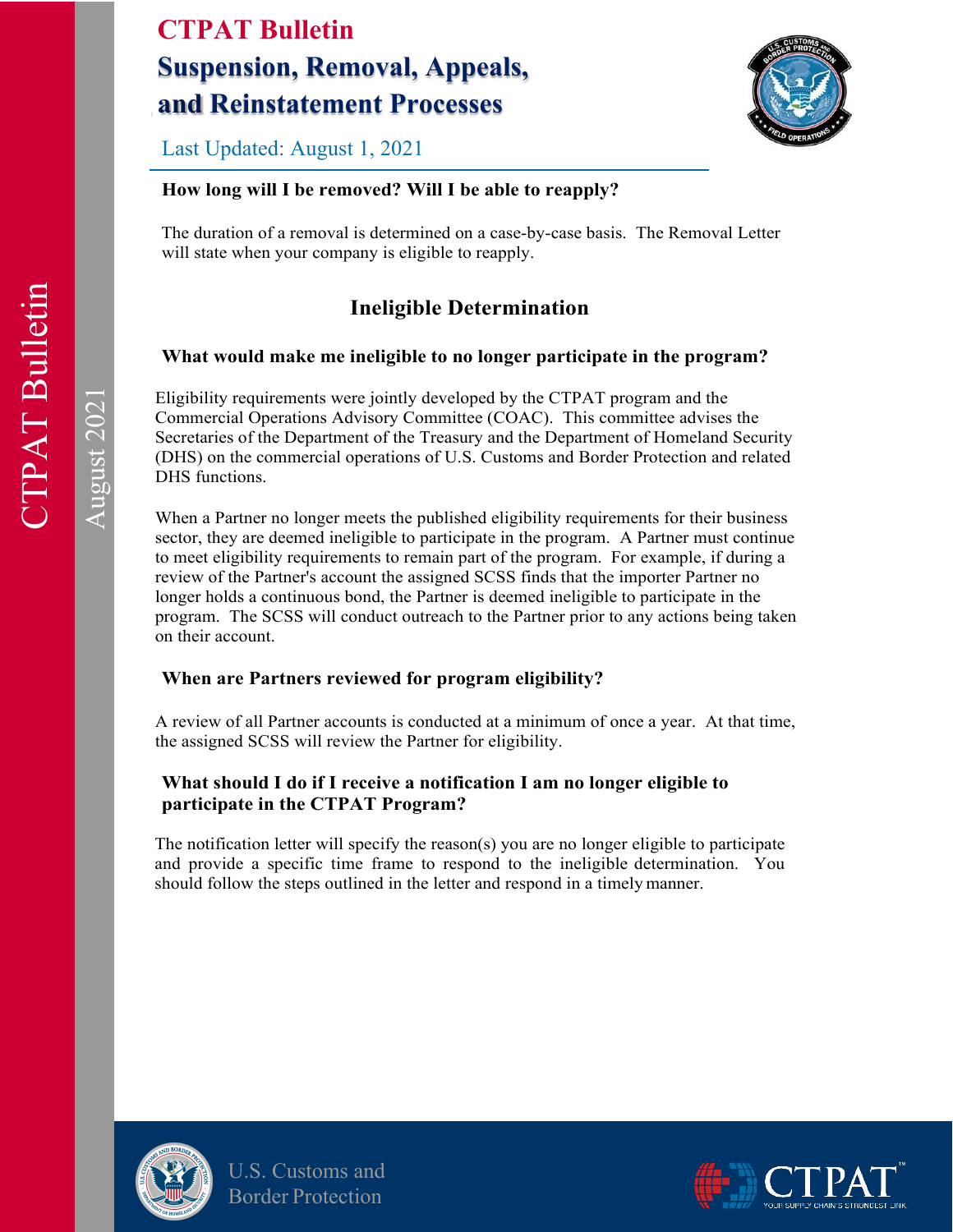Last Updated: August 1, 2021



# **Appeals**

## **What is an appeal?**

An appeal is a step the Partner takes toward reinstatement to the CTPAT program. The appeal must be in writing and address the issues outlined in the Suspension or Removal Letter.

### **What governs the appeal process?**

The SAFE Port Act of 2006 is the applicable statute for the appeals process. Section 217 (c) (1) of the SAFE Port Act gives the Partner a total of 90 days to appeal an action taken by the CTPAT Program to deny a Partner's benefits for failure to meet the supply chain security requirements of the program. Section 217 (c) (2) of the SAFE Port Act limits the right of appeal to 30 days, if it has been determined the Partner has provided false or misleading information during the validation process.

In order to work with and assist the Partner in achieving compliance prior to final removal from the program, the Partner is generally placed in a suspended status. If no response or an inadequate response is received, the Partner is then referred for removal to the CTPAT Headquarters Office.

### **How am I notified of my right to appeal/respond to a suspension or removal?**

The Suspension or Removal Letter will notify the Partner of its right to appeal in accordance with the SAFE Port Act. The letter will inform the Partner of why the action has been taken and the time frame the Partner has to respond.

### **How do I appeal a suspension?**

In accordance with the SAFE Port Act, the requirements and time frames that a Partner must meet are specified in the Suspension Letter. Appeal methods may include, but are not limited to: providing evidence of completed actions required; completing validation responses; completing security profile updates; cooperating in reviews of security breaches; and/or providing other documented evidence as requested by CTPAT.



U.S. Customs and Border Protection

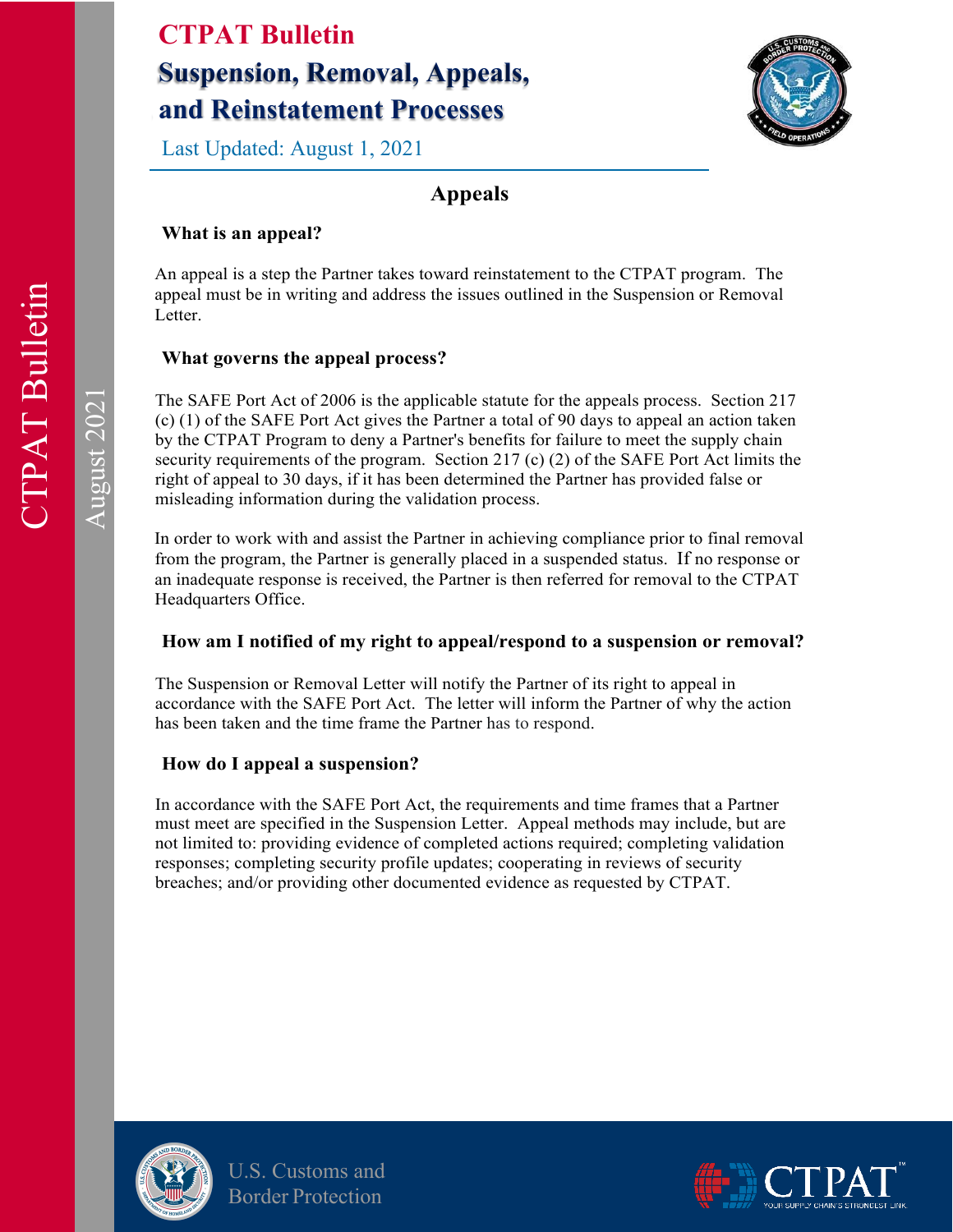

Last Updated: August 1, 2021

# **How do I appeal a removal or suspension?**

In accordance with the SAFE Port Act, the Removal Letter will inform the Partner of why the action has been taken and the time frame the Partner has to respond to the appeal. The appeal must be in writing and address the issues outlined in the Removal Letter. Appeals can be sent to ctpatappeals $@cbp.dhs.gov$ .

### **What must an appeal of a suspension or removal include?**

The appeal must include the reasons why the Partner believes they have met the CTPAT program requirements and/or why the Partner should remain in the program. All corrective action plans and actions taken by the Partner to remedy the cause of the suspension or removal should be included with the appeal.

### **When will I be notified of the result of the appeal to my suspension or removal?**

The SAFE Port Act requires the CTPAT program to make a decision on the Partner's appeal within 180 calendar days from the date on which the appeal is filed. The appeal review time frame begins on the date the appeal is received from the Partner by CTPAT. The Partner will be notified in writing of the result of the appeal to the suspension or removal.

#### **If the appeal to my suspension is granted, when will my benefits be reinstated?**

When CTPAT management has determined a Partner has met all necessary requirements for reinstatement of benefits, the Partner may be reinstated. The date of the Reinstatement Letter is the date that benefits are reactivated.

### **Who handles appeals in the CTPAT program?**

Currently, the Executive Director of Cargo and Conveyance Security in Washington, D.C. will handle all suspension and removal appeals.

### **What happens if my appeal is granted?**

If a suspension or removal appeal is granted, the Partner may be either "Conditionally Reinstated" or "Fully Reinstated." (See Reinstatements FAQ)



U.S. Customs and Border Protection